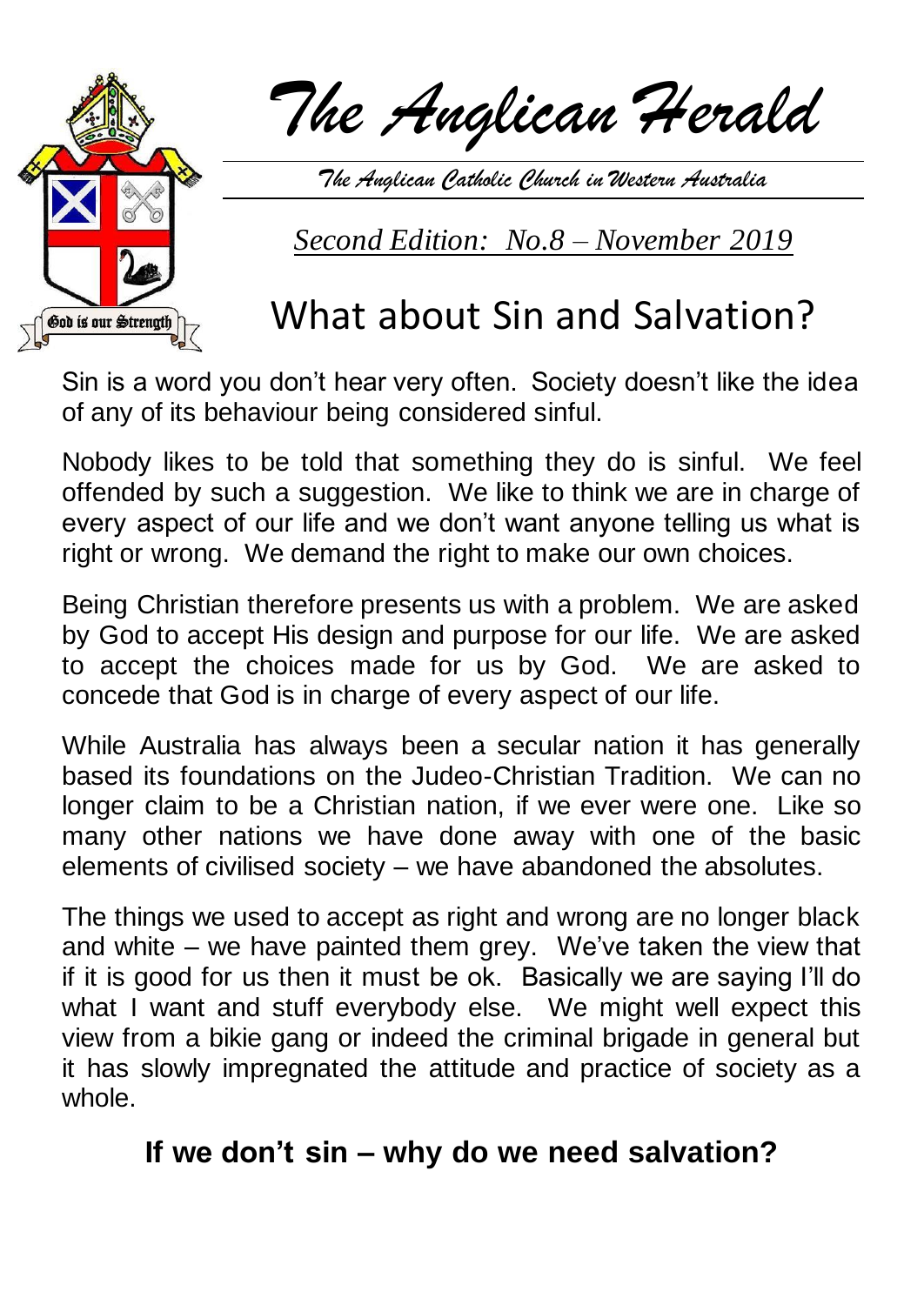If we say that we have no sin, we deceive ourselves, and the truth is not in us: but, if we confess our sins, He is faithful and just to forgive us our sins, and to cleanse us from all unrighteousness

1John 1. 8-9

*According to the classical definition of St. Augustine of Hippo sin is "a word, deed, or desire in opposition to the eternal law of God."*

If we accept this definition as I believe we must, then we will see that mankind is in trouble. Apart from Jesus I don't believe anyone has not at least thought of a word, deed or desire in opposition to the law of God. The fact is – mankind is sinful and needs some way to escape the consequences.

As Christians we have come to believe and accept that God has sent His Son Jesus to be the means of mankind's escape from the consequences of sin.

#### **Jesus has died on the cross and risen again For the forgiveness of sin and reconciliation with God**

The problem is that in general we can no longer decide what is right or what is wrong. Having decided that our own wants and desires are our right and that no one has the right to interfere; we live our lives as though we are the only person that matters. We have a selfish attitude – it is our way or no way.

If any of what I've said is even remotely true then it can be strongly argued that we have abandoned the idea of sin and that life should be lived according to our wishes. We demand to be in control of our affairs and we have the right to pursue and achieve our goals even to the point of having legal authority to do so.

Our society is going through serious changes. So much of what we have grown up with is being challenged. Our right to express an opinion is no longer respected if it does not conform to the popular view. Freedom of religion is being questioned and serious compromise is definitely on the cards.

Free speech may be lost already. Now the matter of human gender is under attack. In some countries when a woman (person) gives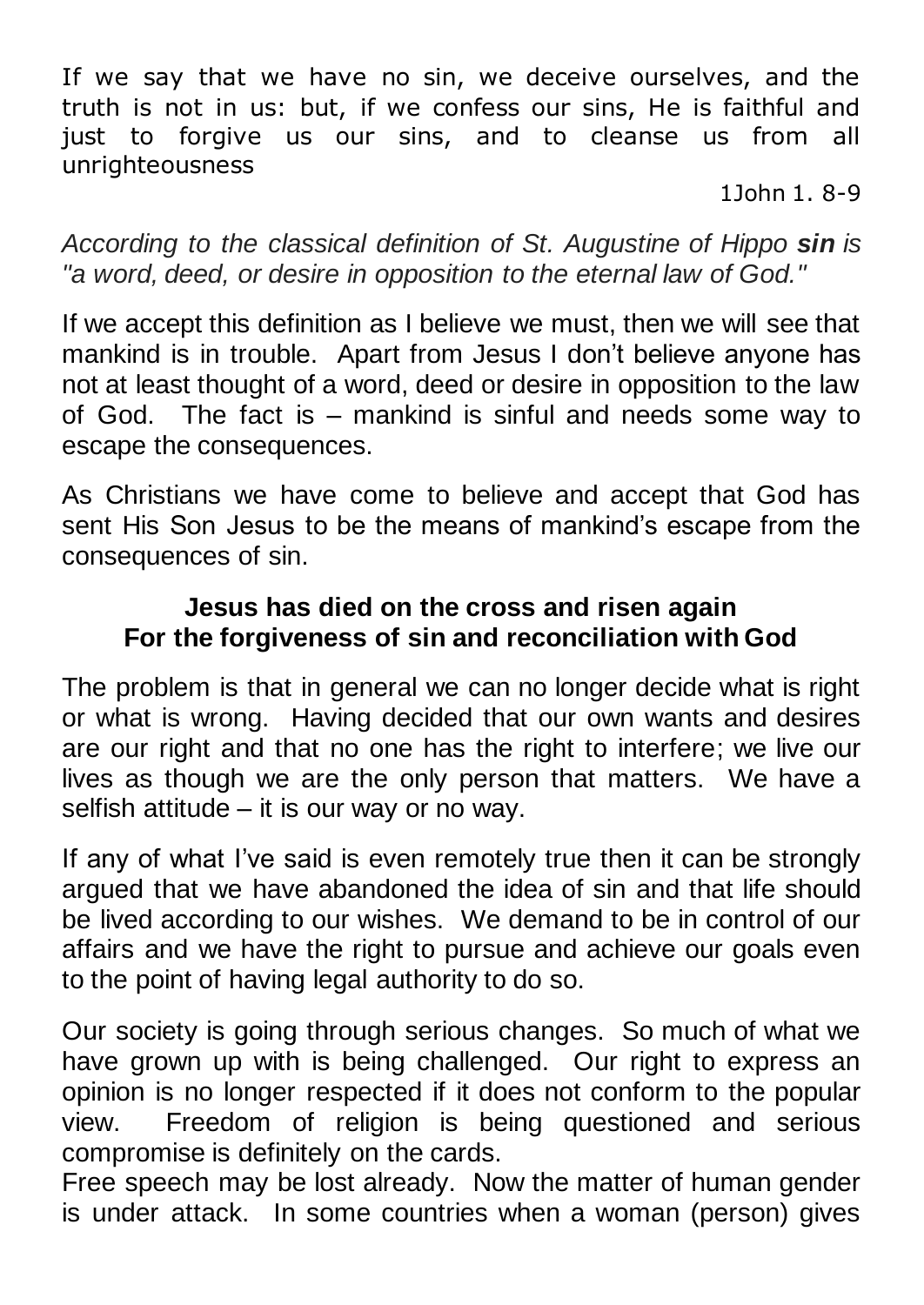birth the child must not be referred to as a boy or a girl. The child will decide for itself when it feels like it. Does this seem strange to you? I believe that at least one state in Australia no longer requires the gender of a person to be recorded on a birth certificate. So much of scientific reality is being ignored so that the opinion of those promoting gender diversity will become the norm within our society.

Racial tension continues in Australia and so far we have failed to find a solution to this serious matter. The colour of our skin and our ethnic background often determines how we react to various people within our communities. This is an issue not confined to Australia. Indeed racial issues have very often been the cause of conflicts between nations since the world began. We find it difficult to accept people on face value. We seem always to make a judgement and form an opinion about people we meet in whatever situation. We should remember that we were all created in the image of God.

The world is in a shambled state. We are floundering around trying to sort things out and we are failing miserably. We will never get things right if we can't decide what is right and what is wrong. We need the absolutes and only God can give them to us. As many nations are seeking to do away with the idea of God we are left to our own devices. The shambles will not only continue it will get very much more serious and the present day conflicts will drag more nations into possible war. Humanity simply cannot cope alone!

But now the righteousness of God has been manifested through faith in Jesus Christ for all who believe. For all have sinned and fall short of the glory of God, and are justified by his grace as a gift, through the redemption that is in Christ Jesus, whom God put forward as a propitiation by his blood, to be received by faith.

From Romans 3

#### **We need to turn to God To point us in the right direction**

### **Christians must stand and proclaim the Good news JESUS CHRIST IS THE WAY, THE TRUTH AND THE LIFE**

And Jesus came and said to them, "All authority in heaven and on earth has been given to me. Go therefore and make disciples